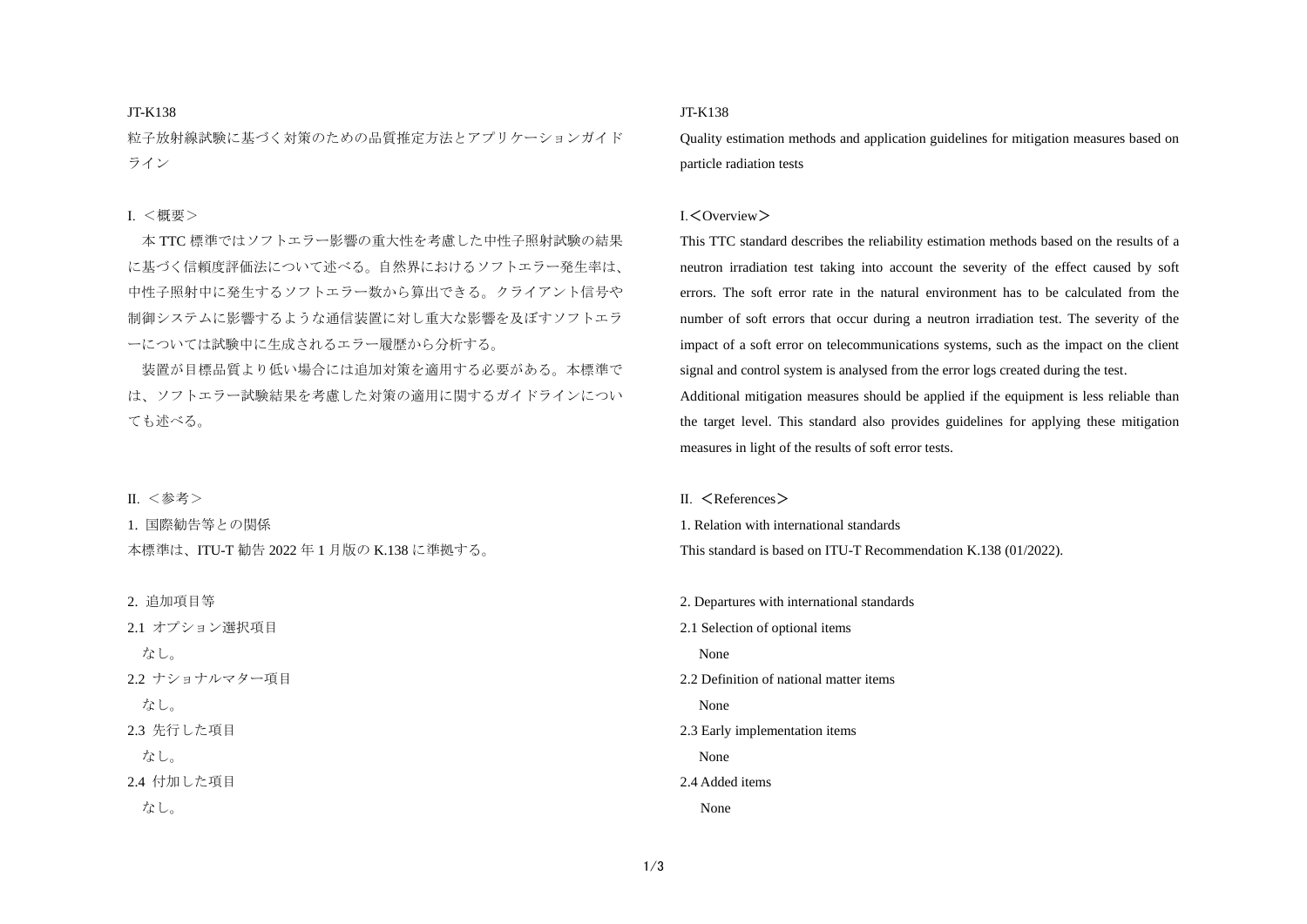2.5 削除した項目

なし。

2.6 その他

(1) 参照する勧告、標準など

なし。

# 3. 改版の履歴

| 版数  | 制定日        | 改版内容                         |
|-----|------------|------------------------------|
| 第1版 | 2019年5月23日 | 制定 (ITU-T K.138(11/2018) 準拠) |
| 第2版 | 2022年5月19日 | 改定 (ITU-T K.138(01/2022) 準拠) |

# 4. 標準作成部門

伝送網・電磁環境専門委員会

Ⅲ. <目次>

<参考>

1 適用

2 引用規格

3 定義

4 略語と頭字語

5 慣例

6 ソフトエラー信頼度評価法の概要

7 信頼度基準適合性評価における前提条件

8 信頼度基準適合性の評価手法

9 目標信頼度基準に適合しない場合の追加対策

10 AR, SR, MR に分類できない事象

付属資料 A:加速器施設の加速係数

| 2.5 Deleted items |
|-------------------|
| None              |
| 2.6 Others        |
| (1) References    |

None

## 3. Change history

| Version | Date         | Details of revision                           |
|---------|--------------|-----------------------------------------------|
| 1.0     | May 23, 2019 | Published (based on ITU-T K.138 $(11/2018)$ ) |
| 2.0     | May 19, 2022 | Revised (based on ITU-T K.138 $(01/2022)$ )   |

4. Working Group that developed this standard

Transport Networks and EMC

#### III. <Table of contents>

<Reference>

1 Scope

2 References

3 Definitions

4 Abbreviations and acronyms

5 Conventions

6 Overview of the reliability estimation methods for soft errors

7 General conditions for evaluation of conformity to the reliability requirements

8 Methods for evaluating the conformity to the reliability requirement

9 Additional measures when the reliability does not conform to the requirement

10 Events not classifiable as AR, SR or MR

Annex A Acceleration factors at accelerator facilities